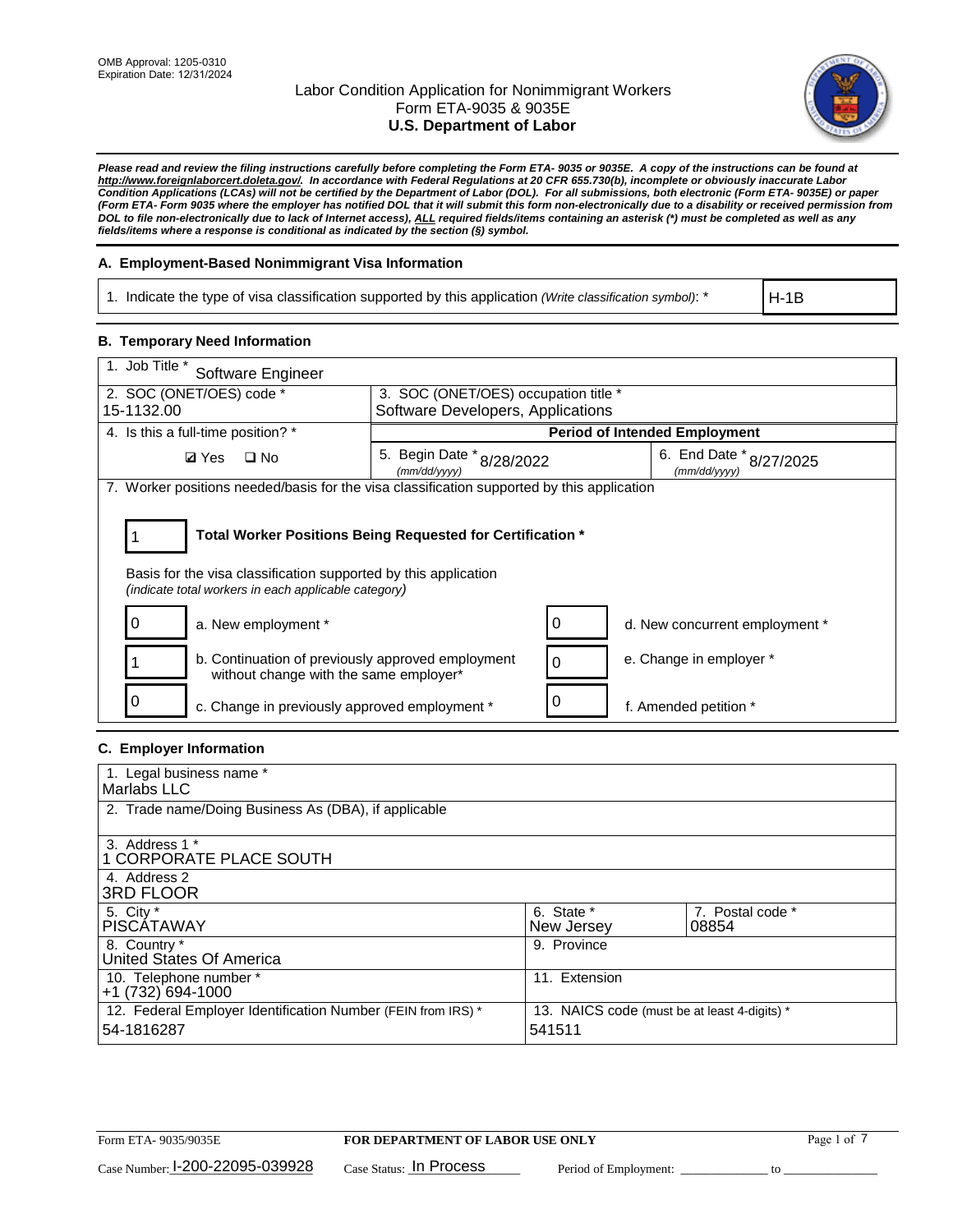

# **D. Employer Point of Contact Information**

**Important Note**: The information contained in this Section must be that of an employee of the employer who is authorized to act on behalf of the employer in labor certification matters. The information in this Section must be different from the agent or attorney information listed in Section E, unless the attorney is an employee of the employer.

| 1. Contact's last (family) name *               | 2. First (given) name * |                          | 3. Middle name(s)         |
|-------------------------------------------------|-------------------------|--------------------------|---------------------------|
| Vidyadharan                                     | Sanjay                  |                          |                           |
| 4. Contact's job title *<br>Chief Legal Officer |                         |                          |                           |
| 5. Address 1 *<br>1 CORPORATE PLACE SOUTH       |                         |                          |                           |
| 6. Address 2<br><b>3RD FLOOR</b>                |                         |                          |                           |
| 7. City *<br><b>PISCÁTAWAY</b>                  |                         | 8. State *<br>New Jersey | 9. Postal code *<br>08854 |
| 10. Country *<br>United States Of America       |                         | 11. Province             |                           |
| 12. Telephone number *                          | 13. Extension           | 14. E-Mail address       |                           |
| +1 (732) 694-1000                               | 1600                    | sanjay@marlabs.com       |                           |

# **E. Attorney or Agent Information (If applicable)**

**Important Note**: The employer authorizes the attorney or agent identified in this section to act on its behalf in connection with the filing of this application.

| 1. Is the employer represented by an attorney or agent in the filing of this application? *<br>If "Yes," complete the remainder of Section E below. |               |                                                 |                               |  | $\Box$ Yes                                           | <b>Ø</b> No |
|-----------------------------------------------------------------------------------------------------------------------------------------------------|---------------|-------------------------------------------------|-------------------------------|--|------------------------------------------------------|-------------|
| 2. Attorney or Agent's last (family) name §                                                                                                         |               | 3. First (given) name $\S$<br>4. Middle name(s) |                               |  |                                                      |             |
| 5. Address 1 §                                                                                                                                      |               |                                                 |                               |  |                                                      |             |
| 6. Address 2                                                                                                                                        |               |                                                 |                               |  |                                                      |             |
| 7. City §                                                                                                                                           |               | 8. State §                                      |                               |  | 9. Postal code §                                     |             |
| 10. Country §                                                                                                                                       |               | 11. Province                                    |                               |  |                                                      |             |
| 12. Telephone number §                                                                                                                              | 13. Extension | 14. E-Mail address                              |                               |  |                                                      |             |
| 15. Law firm/Business name §                                                                                                                        |               |                                                 | 16. Law firm/Business FEIN §  |  |                                                      |             |
| 17. State Bar number (only if attorney) §                                                                                                           |               |                                                 | standing (only if attorney) § |  | 18. State of highest court where attorney is in good |             |
| 19. Name of the highest State court where attorney is in good standing (only if attorney) §                                                         |               |                                                 |                               |  |                                                      |             |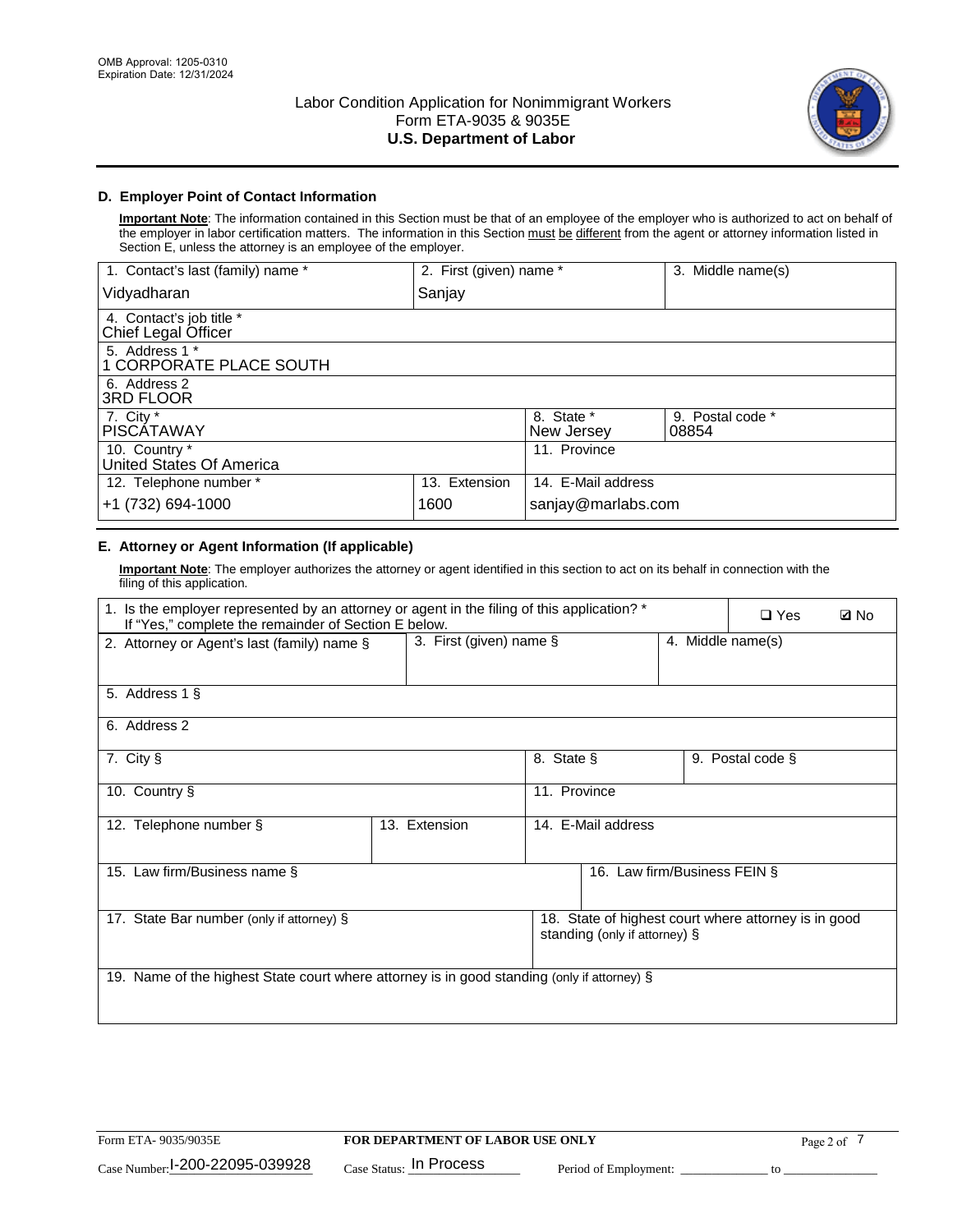

### **F. Employment and Wage Information**

**Important Note**: The employer must define the intended place(s) of employment with as much geographic specificity as possible. Each intended place(s) of employment listed below must be the worksite or physical location where the work will actually be performed and cannot be a P.O. Box. The employer must identify all intended places of employment, including those of short duration, on the LCA. 20 CFR 655.730(c)(5). If the employer is submitting this form non-electronically and the work is expected to be performed in more than one location, an attachment must be submitted in order to complete this section. An employer has the option to use either a single Form ETA-9035/9035E or multiple forms to disclose all intended places of employment. If the employer has more than ten (10) intended places of employment at the time of filing this application, the employer must file as many additional LCAs as are necessary to list all intended places of employment. See the form instructions for further information about identifying all intended places of employment.

### a.*Place of Employment Information* 1

| 1. Enter the estimated number of workers that will perform work at this place of employment under<br>the LCA.*                 | 1                                        |                              |  |  |  |  |  |
|--------------------------------------------------------------------------------------------------------------------------------|------------------------------------------|------------------------------|--|--|--|--|--|
| 2. Indicate whether the worker(s) subject to this LCA will be placed with a secondary entity at this<br>place of employment. * |                                          | <b>Ø</b> Yes<br>$\square$ No |  |  |  |  |  |
| 3. If "Yes" to question 2, provide the legal business name of the secondary entity. §                                          |                                          |                              |  |  |  |  |  |
| Comcast                                                                                                                        |                                          |                              |  |  |  |  |  |
| 4. Address 1 *<br>1717 Arch Street                                                                                             |                                          |                              |  |  |  |  |  |
| 5. Address 2                                                                                                                   |                                          |                              |  |  |  |  |  |
| 6. City $*$<br>Philadelphia                                                                                                    | 7. County *<br>Philadelphia              |                              |  |  |  |  |  |
| 8. State/District/Territory *<br>Pennsylvania                                                                                  | 9. Postal code *<br>19103                |                              |  |  |  |  |  |
| 10. Wage Rate Paid to Nonimmigrant Workers *                                                                                   | 10a. Per: (Choose only one)*             |                              |  |  |  |  |  |
| □ Hour □ Week □ Bi-Weekly □ Month ☑ Year<br>From* \$ 92100 00<br>To: $$$                                                       |                                          |                              |  |  |  |  |  |
| 11. Prevailing Wage Rate *                                                                                                     | 11a. Per: (Choose only one)*             |                              |  |  |  |  |  |
| $\sin 92082$ 00                                                                                                                | □ Hour □ Week □ Bi-Weekly □ Month ☑ Year |                              |  |  |  |  |  |
| Questions 12-14. Identify the source used for the prevailing wage (PW) (check and fully complete only one): *                  |                                          |                              |  |  |  |  |  |
| 12.<br>A Prevailing Wage Determination (PWD) issued by the Department of Labor<br>$\Box$                                       |                                          | a. PWD tracking number §     |  |  |  |  |  |
| 13.<br>A PW obtained independently from the Occupational Employment Statistics (OES) Program<br>$\mathbf v$                    |                                          |                              |  |  |  |  |  |
| a. Wage Level (check one): §                                                                                                   | b. Source Year §                         |                              |  |  |  |  |  |
| பெ<br>□⊪<br>$\Box$ IV<br>$\Box$ N/A<br>□⊥                                                                                      | 7/1/2021 - 6/30/2022                     |                              |  |  |  |  |  |
| 14.<br>A PW obtained using another legitimate source (other than OES) or an independent authoritative source                   |                                          |                              |  |  |  |  |  |
| a. Source Type (check one): §                                                                                                  | b. Source Year §                         |                              |  |  |  |  |  |
| $\Box$ CBA<br>$\Box$ DBA<br>$\square$ SCA<br>$\Box$ Other/ PW Survey                                                           |                                          |                              |  |  |  |  |  |
| c. If responded "Other/ PW Survey" in question 14.a, enter the name of the survey producer or publisher §                      |                                          |                              |  |  |  |  |  |
|                                                                                                                                |                                          |                              |  |  |  |  |  |
| d. If responded "Other/ PW Survey" in question 14.a, enter the title or name of the PW survey §                                |                                          |                              |  |  |  |  |  |
|                                                                                                                                |                                          |                              |  |  |  |  |  |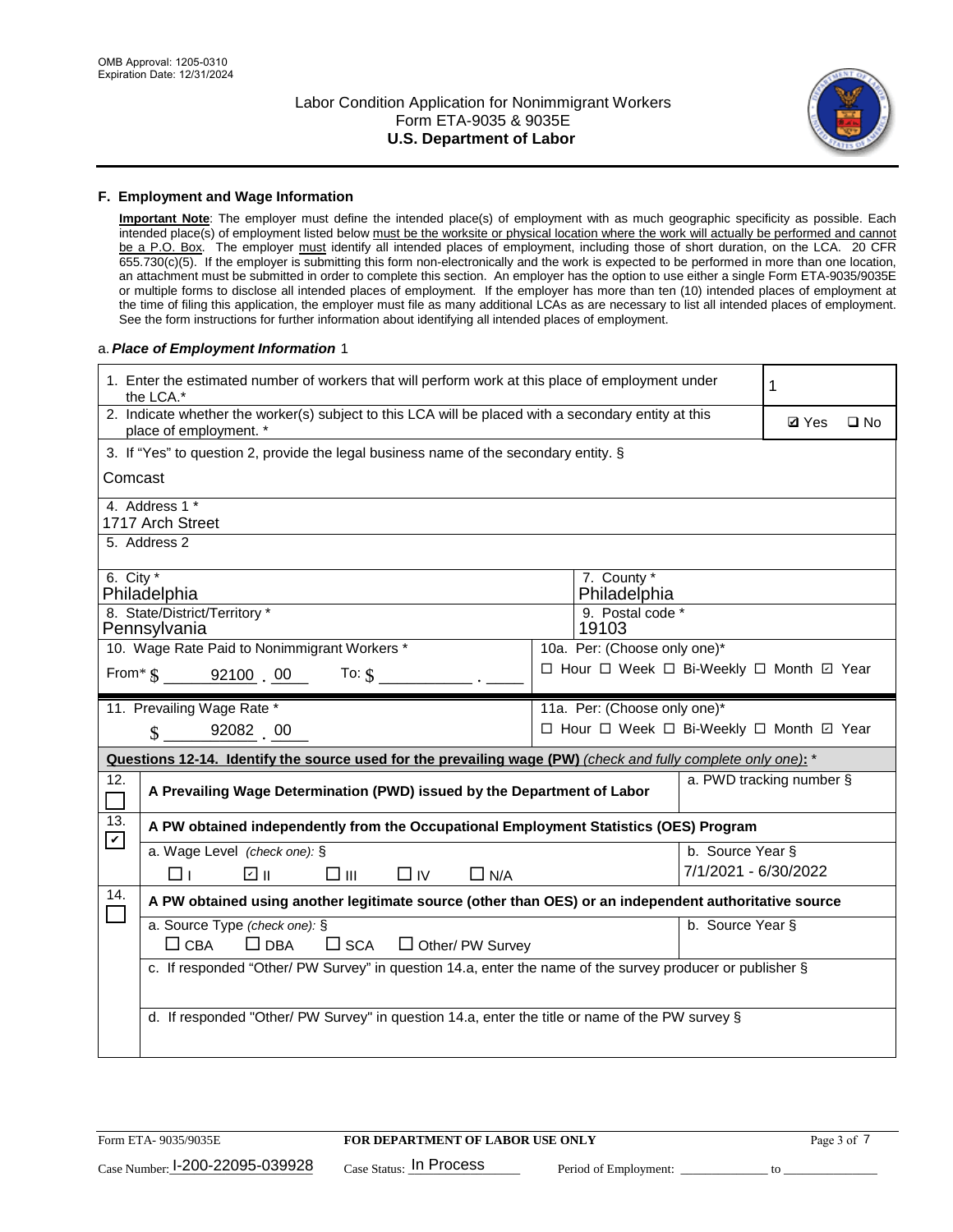

# **G. Employer Labor Condition Statements**

! *Important Note:* In order for your application to be processed, you MUST read Section G of the Form ETA-9035CP - General Instructions for the 9035 & 9035E under the heading "Employer Labor Condition Statements" and agree to all four (4) labor condition statements summarized below:

- (1) **Wages:** The employer shall pay nonimmigrant workers at least the prevailing wage or the employer's actual wage, whichever is higher, and pay for non-productive time. The employer shall offer nonimmigrant workers benefits and eligibility for benefits provided as compensation for services on the same basis as the employer offers to U.S. workers. The employer shall not make deductions to recoup a business expense(s) of the employer including attorney fees and other costs connected to the performance of H-1B, H-1B1, or E-3 program functions which are required to be performed by the employer. This includes expenses related to the preparation and filing of this LCA and related visa petition information. 20 CFR 655.731;
- (2) **Working Conditions:** The employer shall provide working conditions for nonimmigrants which will not adversely affect the working conditions of workers similarly employed. The employer's obligation regarding working conditions shall extend for the duration of the validity period of the certified LCA or the period during which the worker(s) working pursuant to this LCA is employed by the employer, whichever is longer. 20 CFR 655.732;
- (3) **Strike, Lockout, or Work Stoppage:** At the time of filing this LCA, the employer is not involved in a strike, lockout, or work stoppage in the course of a labor dispute in the occupational classification in the area(s) of intended employment. The employer will notify the Department of Labor within 3 days of the occurrence of a strike or lockout in the occupation, and in that event the LCA will not be used to support a petition filing with the U.S. Citizenship and Immigration Services (USCIS) until the DOL Employment and Training Administration (ETA) determines that the strike or lockout has ended. 20 CFR 655.733; and
- (4) **Notice:** Notice of the LCA filing was provided no more than 30 days before the filing of this LCA or will be provided on the day this LCA is filed to the bargaining representative in the occupation and area of intended employment, or if there is no bargaining representative, to workers in the occupation at the place(s) of employment either by electronic or physical posting. This notice was or will be posted for a total period of 10 days, except that if employees are provided individual direct notice by e-mail, notification need only be given once. A copy of the notice documentation will be maintained in the employer's public access file. A copy of this LCA will be provided to each nonimmigrant worker employed pursuant to the LCA. The employer shall, no later than the date the worker(s) report to work at the place(s) of employment, provide a signed copy of the certified LCA to the worker(s) working pursuant to this LCA. 20 CFR 655.734.

1. **I have read and agree to** Labor Condition Statements 1, 2, 3, and 4 above and as fully explained in Section G of the Form ETA-9035CP – General Instructions for the 9035 & 9035E and the Department's regulations at 20 CFR 655 Subpart H. \*

**Ø**Yes ロNo

### **H. Additional Employer Labor Condition Statements –H-1B Employers ONLY**

!**Important Note***:* In order for your H-1B application to be processed, you MUST read Section H – Subsection 1 of the Form ETA 9035CP – General Instructions for the 9035 & 9035E under the heading "Additional Employer Labor Condition Statements" and answer the questions below.

#### *a. Subsection 1*

| 1. At the time of filing this LCA, is the employer H-1B dependent? §                                                                                                                                                                                               | ⊡ Yes | $\Box$ No  |           |              |  |
|--------------------------------------------------------------------------------------------------------------------------------------------------------------------------------------------------------------------------------------------------------------------|-------|------------|-----------|--------------|--|
| 2. At the time of filing this LCA, is the employer a willful violator? $\S$                                                                                                                                                                                        |       | $\Box$ Yes | ⊡ No      |              |  |
| 3. If "Yes" is marked in questions H.1 and/or H.2, you must answer "Yes" or "No" regarding<br>whether the employer will use this application ONLY to support H-1B petitions or extensions of<br>status for exempt H-1B nonimmigrant workers? §                     |       |            | $\Box$ No |              |  |
| 4. If "Yes" is marked in question H.3, identify the statutory basis for the<br>□ \$60,000 or higher annual wage<br>exemption of the H-1B nonimmigrant workers associated with this<br>$\Box$ Master's Degree or higher in related specialty<br>$\Box$ Both<br>LCA. |       |            |           |              |  |
| H-1B Dependent or Willful Violator Employers -Master's Degree or Higher Exemptions ONLY                                                                                                                                                                            |       |            |           |              |  |
| 5. Indicate whether a completed Appendix A is attached to this LCA covering any H-1B<br>nonimmigrant worker for whom the statutory exemption will be based <b>ONLY</b> on attainment of a<br>Master's Degree or higher in related specialty. §                     |       |            | ⊡ No      | <b>D</b> N/A |  |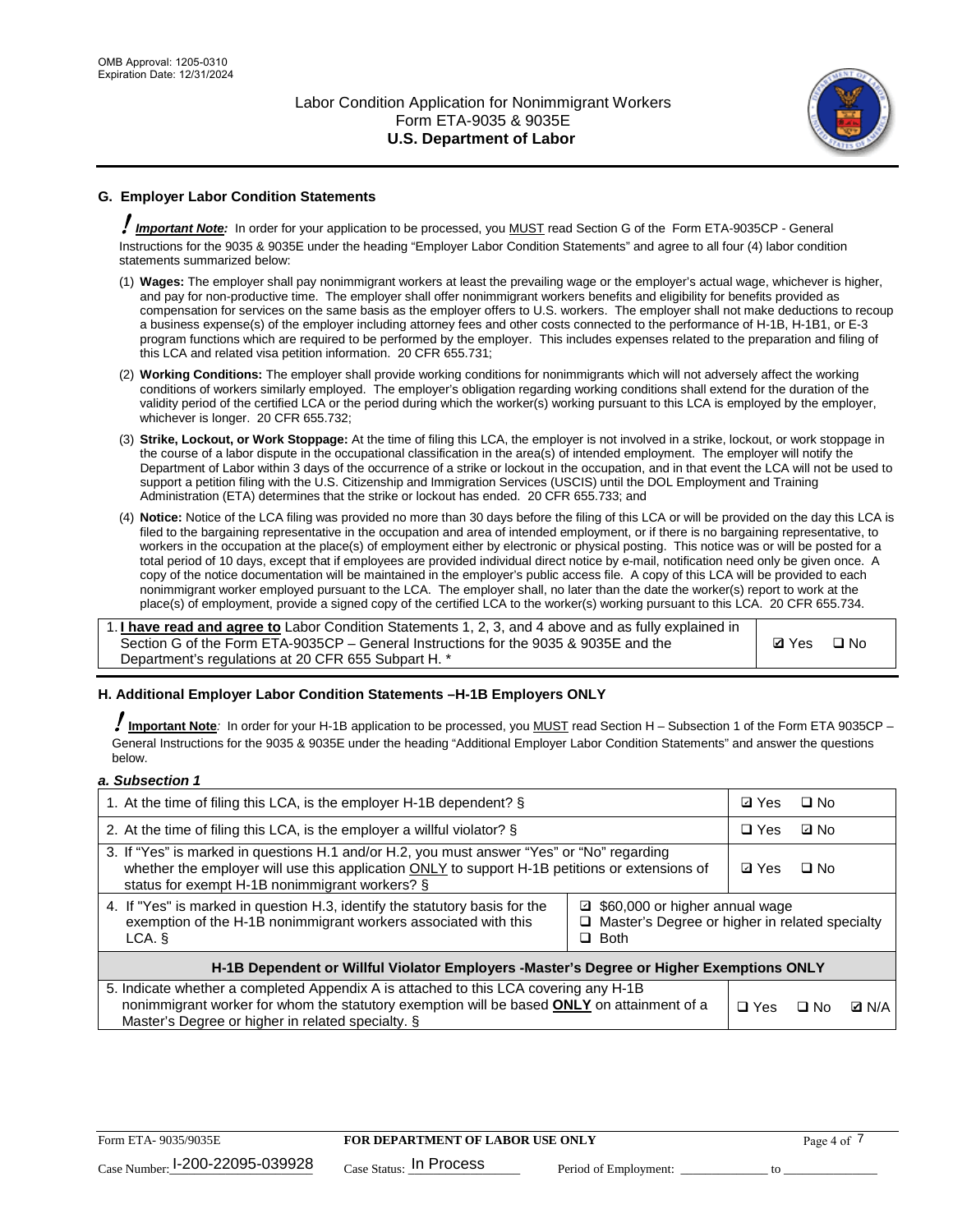

**If you marked "Yes" to questions H.a.1 (H-1B dependent) and/or H.a.2 (H-1B willful violator) and "No" to question H.a.3 (exempt H-1B nonimmigrant workers), you MUST read Section H – Subsection 2 of the Form ETA 9035CP – General Instructions for the 9035 & 9035E under the heading "Additional Employer Labor Condition Statements" and indicate your agreement to all three (3) additional statements summarized below.**

### *b. Subsection 2*

- A. **Displacement:** An H-1B dependent or willful violator employer is prohibited from displacing a U.S. worker in its own workforce within the period beginning 90 days before and ending 90 days after the date of filing of the visa petition. 20 CFR 655.738(c);
- B. **Secondary Displacement:** An H-1B dependent or willful violator employer is prohibited from placing an H-1B nonimmigrant worker(s) with another/secondary employer where there are indicia of an employment relationship between the nonimmigrant worker(s) and that other/secondary employer (thus possibly affecting the jobs of U.S. workers employed by that other employer), unless and until the employer subject to this LCA makes the inquiries and/or receives the information set forth in 20 CFR 655.738(d)(5) concerning that other/secondary employer's displacement of similarly employed U.S. workers in its workforce within the period beginning 90 days before and ending 90 days after the date of such placement. 20 CFR 655.738(d). Even if the required inquiry of the secondary employer is made, the H-1B dependent or willful violator employer will be subject to a finding of a violation of the secondary displacement prohibition if the secondary employer, in fact, displaces any U.S. worker(s) during the applicable time period; and
- C. **Recruitment and Hiring:** Prior to filing this LCA or any petition or request for extension of status for nonimmigrant worker(s) supported by this LCA, the H-1B dependent or willful violator employer must take good faith steps to recruit U.S. workers for the job(s) using procedures that meet industry-wide standards and offer compensation that is at least as great as the required wage to be paid to the nonimmigrant worker(s) pursuant to 20 CFR 655.731(a). The employer must offer the job(s) to any U.S. worker who applies and is equally or better qualified for the job than the nonimmigrant worker. 20 CFR 655.739.

| 6. I have read and agree to Additional Employer Labor Condition Statements A, B, and C above and |       |           |
|--------------------------------------------------------------------------------------------------|-------|-----------|
| as fully explained in Section H – Subsections 1 and 2 of the Form ETA 9035CP – General           | □ Yes | $\Box$ No |
| Instructions for the 9035 & 9035E and the Department's regulations at 20 CFR 655 Subpart H. §    |       |           |

### **I. Public Disclosure Information**

! **Important Note***:* You must select one or both of the options listed in this Section.

|  | 1. Public disclosure information in the United States will be kept at: * |  |  |  |
|--|--------------------------------------------------------------------------|--|--|--|
|  |                                                                          |  |  |  |

**sqrt** Employer's principal place of business □ Place of employment

### **J. Notice of Obligations**

A. Upon receipt of the certified LCA, the employer must take the following actions:

- o Print and sign a hard copy of the LCA if filing electronically (20 CFR 655.730(c)(3));<br>
Maintain the original signed and certified LCA in the employer's files (20 CFR 655.7
- Maintain the original signed and certified LCA in the employer's files (20 CFR 655.705(c)(2); 20 CFR 655.730(c)(3); and 20 CFR 655.760); and
- o Make a copy of the LCA, as well as necessary supporting documentation required by the Department of Labor regulations, available for public examination in a public access file at the employer's principal place of business in the U.S. or at the place of employment within one working day after the date on which the LCA is filed with the Department of Labor (20 CFR 655.705(c)(2) and 20 CFR 655.760).
- B. The employer must develop sufficient documentation to meet its burden of proof with respect to the validity of the statements made in its LCA and the accuracy of information provided, in the event that such statement or information is challenged (20 CFR 655.705(c)(5) and 20 CFR 655.700(d)(4)(iv)).
- C. The employer must make this LCA, supporting documentation, and other records available to officials of the Department of Labor upon request during any investigation under the Immigration and Nationality Act (20 CFR 655.760 and 20 CFR Subpart I).

*I declare under penalty of perjury that I have read and reviewed this application and that to the best of my knowledge, the*  information contained therein is true and accurate. I understand that to knowingly furnish materially false information in the *preparation of this form and any supplement thereto or to aid, abet, or counsel another to do so is a federal offense punishable by fines, imprisonment, or both (18 U.S.C. 2, 1001,1546,1621).*

| 1. Last (family) name of hiring or designated official *<br>Vidyadharan | 2. First (given) name of hiring or designated official * 3. Middle initial §<br>Sanjay |                  |  |
|-------------------------------------------------------------------------|----------------------------------------------------------------------------------------|------------------|--|
| 4. Hiring or designated official title *<br>Chief Legal Officer         |                                                                                        |                  |  |
| 5. Signature *                                                          |                                                                                        | 6. Date signed * |  |

| Form ETA-9035/9035E             | FOR DEPARTMENT OF LABOR USE ONLY    |                       |  |
|---------------------------------|-------------------------------------|-----------------------|--|
| Case Number: 1-200-22095-039928 | $_{\text{Case Status:}}$ In Process | Period of Employment: |  |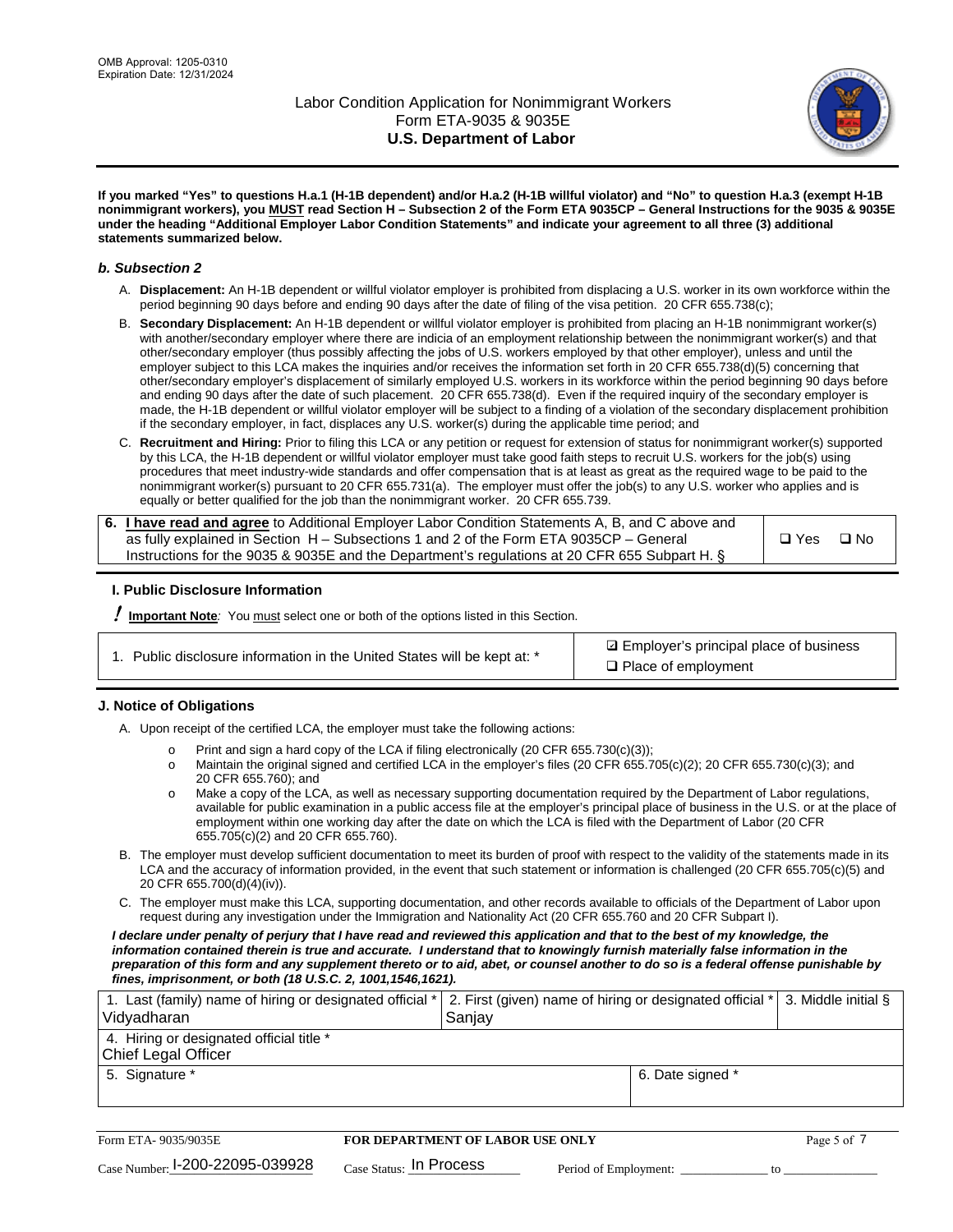

## **K. LCA Preparer**

**Important Note**: Complete this section if the preparer of this LCA is a person other than the one identified in either Section D (employer point of contact) or E (attorney or agent) of this application.

| 1. Last (family) name $\S$                                                                   | 2. First (given) name § |                                  | 3. Middle initial |
|----------------------------------------------------------------------------------------------|-------------------------|----------------------------------|-------------------|
| Complido                                                                                     | Marilou                 |                                  |                   |
| 4. Firm/Business name §                                                                      |                         |                                  |                   |
| Marlabs LLC                                                                                  |                         |                                  |                   |
| 5. E-Mail address §<br>marilou@marlabs.com                                                   |                         |                                  |                   |
| L. U.S. Government Agency Use (ONLY)                                                         |                         |                                  |                   |
| By virtue of the signature below, the Department of Labor hereby acknowledges the following: |                         |                                  |                   |
| This certification is valid from This certification                                          |                         |                                  |                   |
| Department of Labor, Office of Foreign Labor Certification                                   |                         | Certification Date (date signed) |                   |

 $\frac{1111100688}{1111100688}$ I-200-22095-039928 In Process

Case number **Case Status** Case Status **Case Status** 

*The Department of Labor is not the guarantor of the accuracy, truthfulness, or adequacy of a certified LCA.*

### **M. Signature Notification and Complaints**

The signatures and dates signed on this form will not be filled out when electronically submitting to the Department of Labor for processing, but **MUST** be complete when submitting non-electronically. If the application is submitted electronically, any resulting certification **MUST** be signed *immediately upon receipt* from DOL before it can be submitted to USCIS for final processing.

Complaints alleging misrepresentation of material facts in the LCA and/or failure to comply with the terms of the LCA may be filed using the WH-4 Form with any office of the Wage and Hour Division, U.S. Department of Labor. A listing of the Wage and Hour Division offices can be obtained at www.dol.gov/whd. Complaints alleging failure to offer employment to an equally or better qualified U.S. worker, or an employer's misrepresentation regarding such offer(s) of employment, may be filed with the U.S. Department of Justice, Civil Rights Division, Immigrant and Employee Rights Section, 950 Pennsylvania Avenue, NW, # IER, NYA 9000, Washington, DC, 20530, and additional information can be obtained at www.justice.gov. Please note that complaints should be filed with the Civil Rights Division, Immigrant and Employee Rights Section at the Department of Justice only if the violation is by an employer who is H-1B dependent or a willful violator as defined in 20 CFR 655.710(b) and 655.734(a)(1)(ii).

### **N. OMB Paperwork Reduction Act** *(1205-0310)*

These reporting instructions have been approved under the Paperwork Reduction Act of 1995. Persons are not required to respond to this collection of information unless it displays a currently valid OMB control number. Your response is required to receive the benefit of consideration of your application. (Immigration and Nationality Act, Section 212(n) and (t) and 214(c)). Public reporting burden for this collection of information, which is to assist with program management and to meet Congressional and statutory requirements, is estimated to average 75 minutes per response, including the time to review instructions, search existing data sources, gather and maintain the data needed, and complete and review the collection of information.

Send comments regarding this burden estimate or any other aspect of this collection of information, including suggestions for reducing this burden, to the U.S. Department of Labor, Employment and Training Administration, Office of Foreign Labor Certification, 200 Constitution Ave., NW, Box PPII 12-200, Washington, DC, 20210. (Paperwork Reduction Project OMB 1205-0310.) **Do NOT send the completed application to this address.**

| Form ETA-9035/9035E             | <b>FOR DEPARTMENT OF LABOR USE ONLY</b> | Page 6 of             |  |
|---------------------------------|-----------------------------------------|-----------------------|--|
| Case Number: 1-200-22095-039928 | $_{\text{Case Status:}}$ In Process     | Period of Employment: |  |